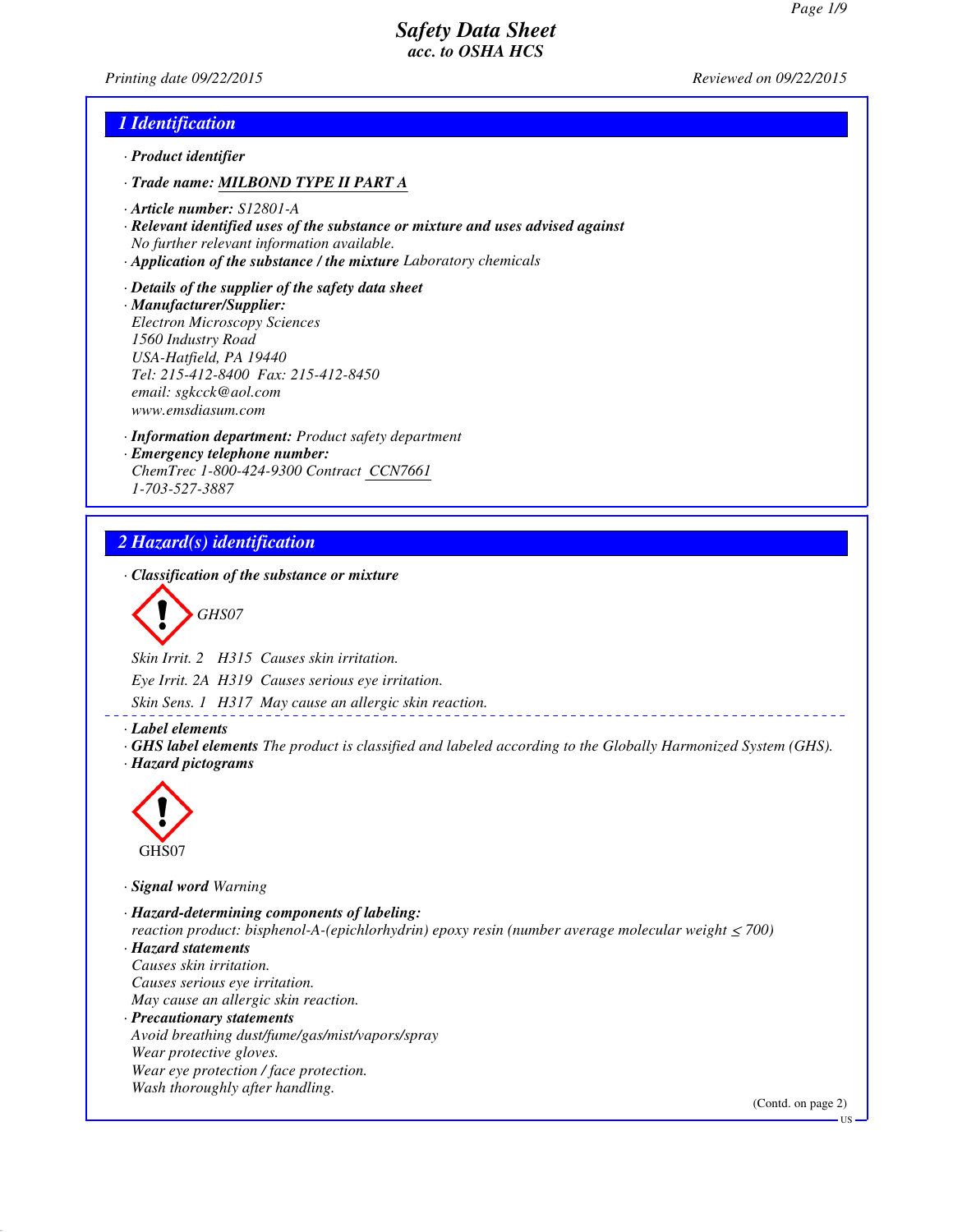*Printing date 09/22/2015 Reviewed on 09/22/2015*

### *Trade name: MILBOND TYPE II PART A*



## *3 Composition/information on ingredients*

*· Chemical characterization: Mixtures*

*· Description: Mixture of the substances listed below with nonhazardous additions.*

*· Dangerous components:*

*25068-38-6 reaction product: bisphenol-A-(epichlorhydrin) epoxy resin (number average molecular 50-100% weight* ≤ *700)*

## *4 First-aid measures*

- *· Description of first aid measures*
- *· After inhalation:*
- *Supply fresh air and to be sure call for a doctor.*
- *In case of unconsciousness place patient stably in side position for transportation.*
- *· After skin contact: Immediately wash with water and soap and rinse thoroughly.*
- *· After eye contact:*
- *Rinse opened eye for several minutes under running water. If symptoms persist, consult a doctor.*
- *· After swallowing: If symptoms persist consult doctor.*
- *· Information for doctor:*

*· Most important symptoms and effects, both acute and delayed No further relevant information available.*

(Contd. on page 3)

US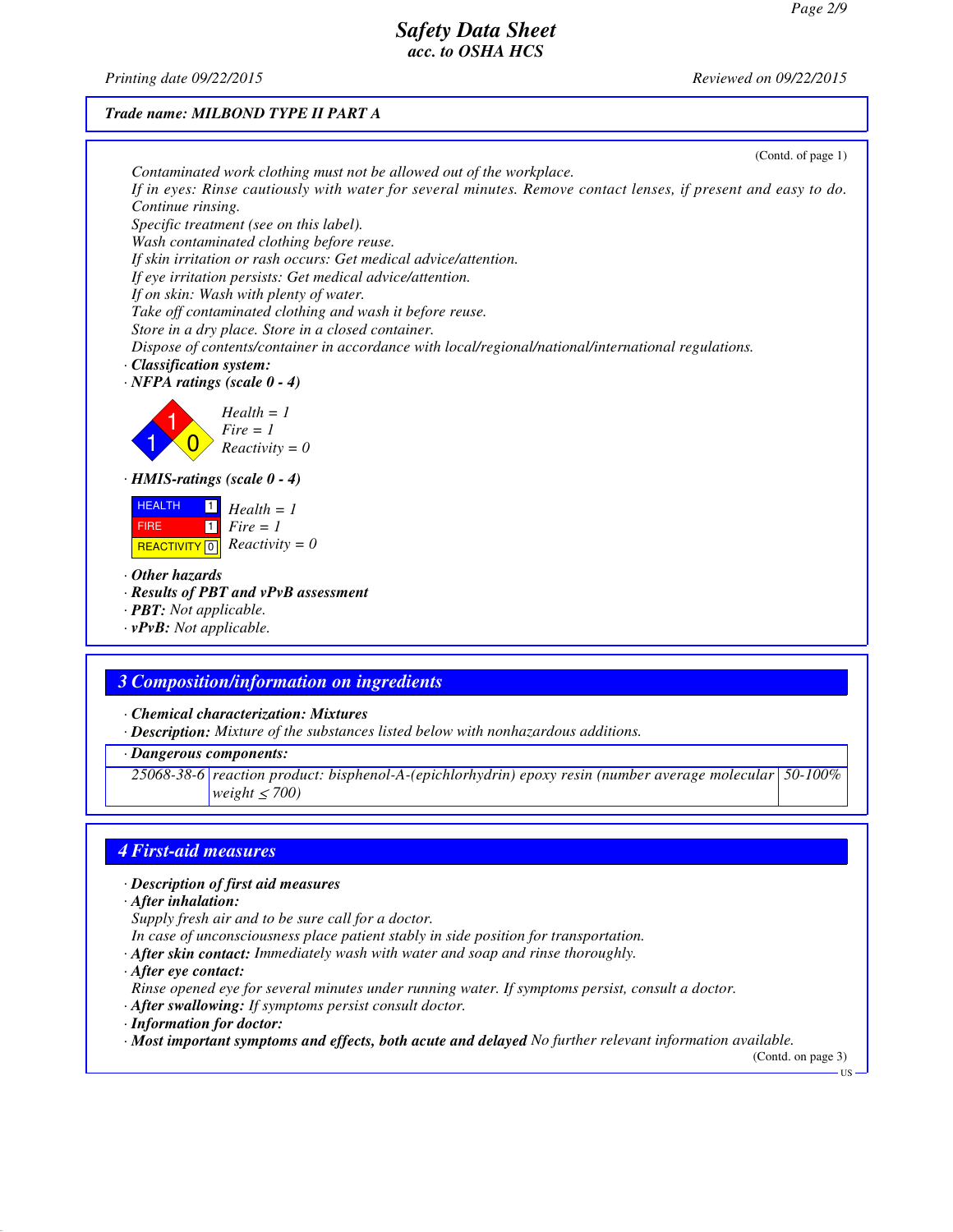*Printing date 09/22/2015 Reviewed on 09/22/2015*

*Trade name: MILBOND TYPE II PART A*

*· Indication of any immediate medical attention and special treatment needed No further relevant information available.*

### *5 Fire-fighting measures*

- *· Extinguishing media*
- *· Suitable extinguishing agents: Use fire fighting measures that suit the environment.*
- *· Special hazards arising from the substance or mixture No further relevant information available.*
- *· Advice for firefighters*
- *· Protective equipment: No special measures required.*

#### *6 Accidental release measures*

- *· Personal precautions, protective equipment and emergency procedures Not required.*
- *· Environmental precautions: Do not allow to enter sewers/ surface or ground water.*
- *· Methods and material for containment and cleaning up: Absorb with liquid-binding material (sand, diatomite, acid binders, universal binders, sawdust). Ensure adequate ventilation.*
- *· Reference to other sections*
- *See Section 7 for information on safe handling.*
- *See Section 8 for information on personal protection equipment.*
- *See Section 13 for disposal information.*

### *7 Handling and storage*

#### *· Handling:*

- *· Precautions for safe handling Ensure good ventilation/exhaustion at the workplace. Prevent formation of aerosols.*
- *· Information about protection against explosions and fires: No special measures required.*
- *· Conditions for safe storage, including any incompatibilities*

*· Storage:*

- *· Requirements to be met by storerooms and receptacles: No special requirements.*
- *· Information about storage in one common storage facility: Not required.*
- *· Further information about storage conditions: Keep receptacle tightly sealed.*
- *· Specific end use(s) No further relevant information available.*

### *8 Exposure controls/personal protection*

*· Additional information about design of technical systems: No further data; see item 7.*

*· Control parameters*

*· Components with limit values that require monitoring at the workplace:*

*The product does not contain any relevant quantities of materials with critical values that have to be monitored at the workplace.*

- *· Additional information: The lists that were valid during the creation were used as basis.*
- *· Exposure controls*
- *· Personal protective equipment:*
- *· General protective and hygienic measures: Keep away from foodstuffs, beverages and feed.*

(Contd. on page 4)

(Contd. of page 2)

US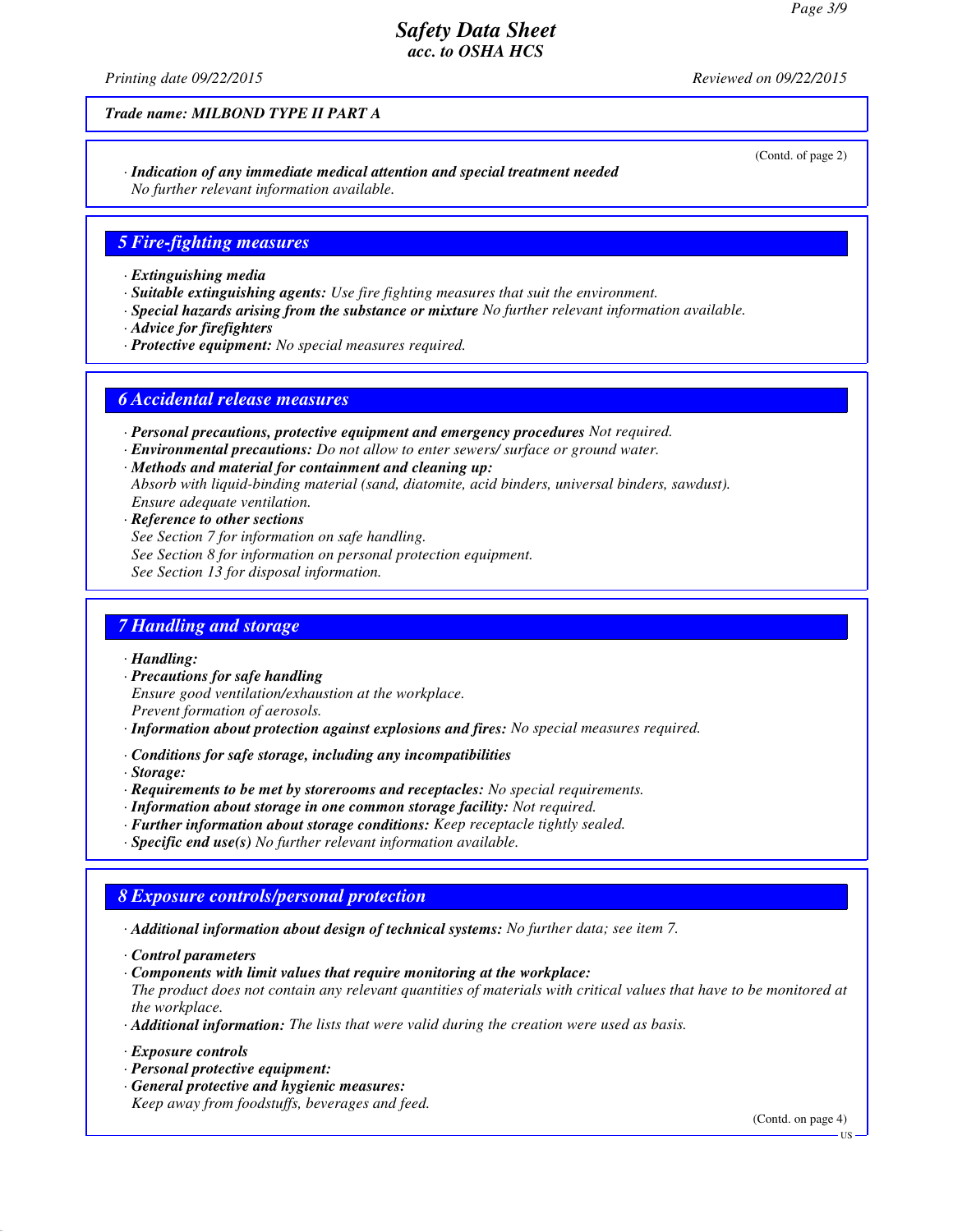*Printing date 09/22/2015 Reviewed on 09/22/2015*

## *Trade name: MILBOND TYPE II PART A*

|                                                                                  | (Contd. of page 3)                                                                                                                                                                                                                                                                                                                                         |  |  |  |
|----------------------------------------------------------------------------------|------------------------------------------------------------------------------------------------------------------------------------------------------------------------------------------------------------------------------------------------------------------------------------------------------------------------------------------------------------|--|--|--|
| Immediately remove all soiled and contaminated clothing.                         |                                                                                                                                                                                                                                                                                                                                                            |  |  |  |
| Wash hands before breaks and at the end of work.                                 |                                                                                                                                                                                                                                                                                                                                                            |  |  |  |
| Avoid contact with the eyes and skin.<br>· Breathing equipment:                  |                                                                                                                                                                                                                                                                                                                                                            |  |  |  |
| · Protection of hands:                                                           | In case of brief exposure or low pollution use respiratory filter device. In case of intensive or longer exposure use<br>respiratory protective device that is independent of circulating air.                                                                                                                                                             |  |  |  |
|                                                                                  |                                                                                                                                                                                                                                                                                                                                                            |  |  |  |
| Protective gloves                                                                |                                                                                                                                                                                                                                                                                                                                                            |  |  |  |
| chemical mixture.                                                                | The glove material has to be impermeable and resistant to the product/ the substance/ the preparation.<br>Due to missing tests no recommendation to the glove material can be given for the product/ the preparation/ the                                                                                                                                  |  |  |  |
|                                                                                  | Selection of the glove material on consideration of the penetration times, rates of diffusion and the degradation                                                                                                                                                                                                                                          |  |  |  |
| · Material of gloves                                                             |                                                                                                                                                                                                                                                                                                                                                            |  |  |  |
| · Penetration time of glove material                                             | The selection of the suitable gloves does not only depend on the material, but also on further marks of quality and<br>varies from manufacturer to manufacturer. As the product is a preparation of several substances, the resistance of<br>the glove material can not be calculated in advance and has therefore to be checked prior to the application. |  |  |  |
|                                                                                  | The exact break through time has to be found out by the manufacturer of the protective gloves and has to be                                                                                                                                                                                                                                                |  |  |  |
| observed.                                                                        |                                                                                                                                                                                                                                                                                                                                                            |  |  |  |
| $\cdot$ Eye protection:                                                          |                                                                                                                                                                                                                                                                                                                                                            |  |  |  |
| Tightly sealed goggles                                                           |                                                                                                                                                                                                                                                                                                                                                            |  |  |  |
|                                                                                  |                                                                                                                                                                                                                                                                                                                                                            |  |  |  |
|                                                                                  |                                                                                                                                                                                                                                                                                                                                                            |  |  |  |
| <b>9 Physical and chemical properties</b>                                        |                                                                                                                                                                                                                                                                                                                                                            |  |  |  |
| · Information on basic physical and chemical properties<br>· General Information |                                                                                                                                                                                                                                                                                                                                                            |  |  |  |
| $\cdot$ Appearance:                                                              |                                                                                                                                                                                                                                                                                                                                                            |  |  |  |
| Form:                                                                            | Pasty<br>Dark red                                                                                                                                                                                                                                                                                                                                          |  |  |  |
| Color:<br>$\cdot$ Odor:                                                          | Characteristic                                                                                                                                                                                                                                                                                                                                             |  |  |  |
| · Odour threshold:                                                               | Not determined.                                                                                                                                                                                                                                                                                                                                            |  |  |  |
| $\cdot$ pH-value:                                                                | Not determined.                                                                                                                                                                                                                                                                                                                                            |  |  |  |
|                                                                                  |                                                                                                                                                                                                                                                                                                                                                            |  |  |  |
| Change in condition<br><b>Melting point/Melting range:</b>                       | Undetermined.                                                                                                                                                                                                                                                                                                                                              |  |  |  |
| <b>Boiling point/Boiling range:</b>                                              | Undetermined.                                                                                                                                                                                                                                                                                                                                              |  |  |  |
| · Flash point:                                                                   | 250 °C (482 °F)                                                                                                                                                                                                                                                                                                                                            |  |  |  |
| · Flammability (solid, gaseous):                                                 |                                                                                                                                                                                                                                                                                                                                                            |  |  |  |
|                                                                                  |                                                                                                                                                                                                                                                                                                                                                            |  |  |  |
|                                                                                  | Not flammable.                                                                                                                                                                                                                                                                                                                                             |  |  |  |
| · Ignition temperature:                                                          |                                                                                                                                                                                                                                                                                                                                                            |  |  |  |
| <b>Decomposition temperature:</b>                                                | Not determined.                                                                                                                                                                                                                                                                                                                                            |  |  |  |
| · Auto igniting:                                                                 | Product is not selfigniting.                                                                                                                                                                                                                                                                                                                               |  |  |  |
| · Danger of explosion:                                                           | Product does not present an explosion hazard.<br>(Contd. on page 5)                                                                                                                                                                                                                                                                                        |  |  |  |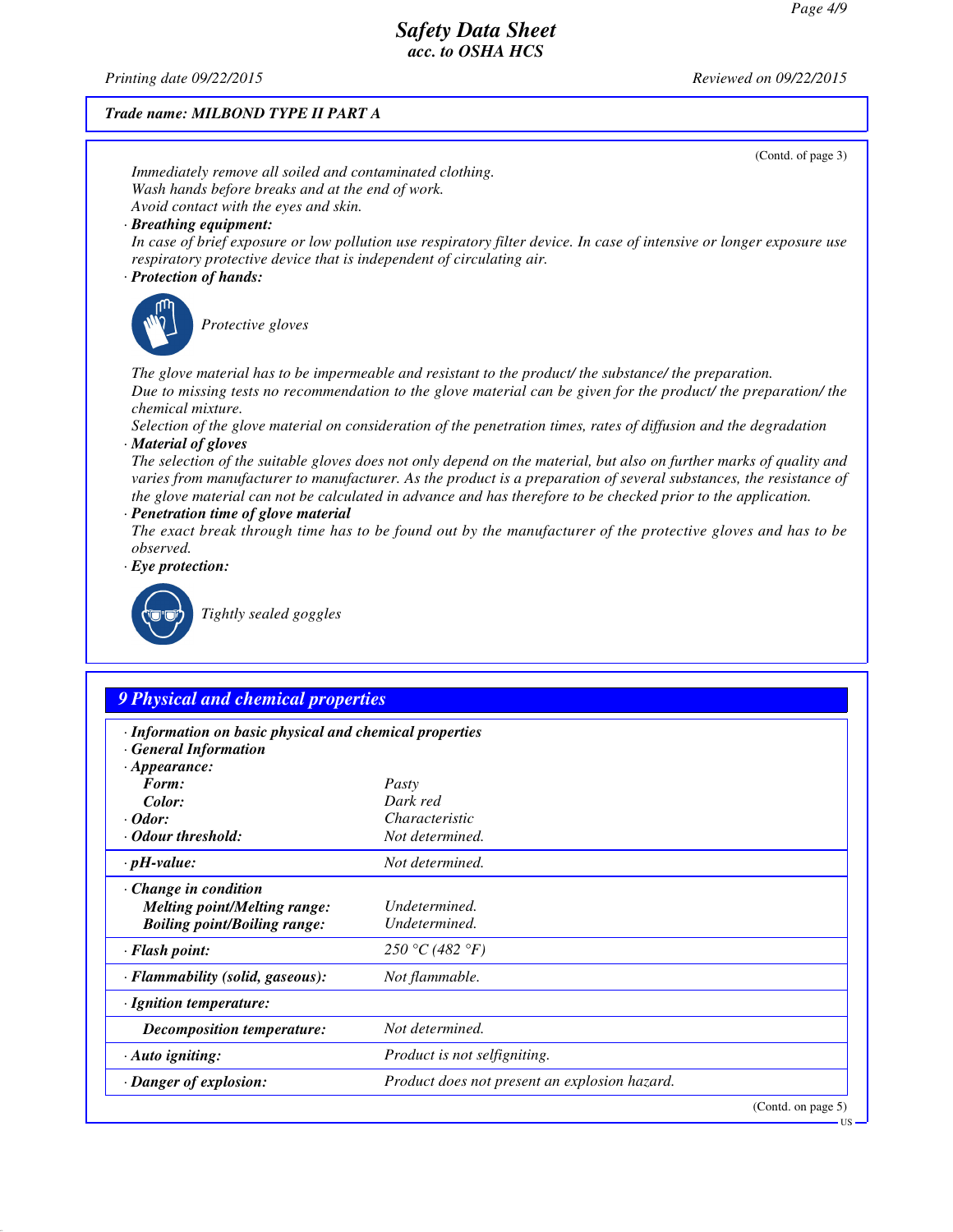*Printing date 09/22/2015 Reviewed on 09/22/2015*

### *Trade name: MILBOND TYPE II PART A*

|                                                            |                                            | (Contd. of page 4) |
|------------------------------------------------------------|--------------------------------------------|--------------------|
| · Explosion limits:                                        |                                            |                    |
| Lower:                                                     | Not determined.                            |                    |
| <b>Upper:</b>                                              | Not determined.                            |                    |
| · Vapor pressure:                                          | Not determined.                            |                    |
| $\cdot$ Density at 20 $\degree$ C (68 $\degree$ F):        | $1.769$ g/cm <sup>3</sup> (14.762 lbs/gal) |                    |
| · Relative density                                         | Not determined.                            |                    |
| · Vapour density                                           | Not determined.                            |                    |
| $\cdot$ Evaporation rate                                   | Not determined.                            |                    |
| · Solubility in / Miscibility with                         |                                            |                    |
| Water:                                                     | Not miscible or difficult to mix.          |                    |
| · Partition coefficient (n-octanol/water): Not determined. |                                            |                    |
| $\cdot$ Viscosity:                                         |                                            |                    |
| Dynamic:                                                   | Not determined.                            |                    |
| Kinematic:                                                 | Not determined.                            |                    |
| · Solvent content:                                         |                                            |                    |
| Organic solvents:                                          | $0.0\%$                                    |                    |
| Solids content:                                            | $47.5\%$                                   |                    |
| Other information                                          | No further relevant information available. |                    |

### *10 Stability and reactivity*

- *· Reactivity*
- *· Chemical stability*
- *· Thermal decomposition / conditions to be avoided: No decomposition if used according to specifications.*
- *· Possibility of hazardous reactions No dangerous reactions known.*
- *· Conditions to avoid No further relevant information available.*
- *· Incompatible materials: No further relevant information available.*
- *· Hazardous decomposition products: No dangerous decomposition products known.*

## *11 Toxicological information*

- *· Information on toxicological effects*
- *· Acute toxicity:*
- *· Primary irritant effect:*
- *· on the skin: Irritant to skin and mucous membranes.*
- *· on the eye: Irritating effect.*
- *· Sensitization: Sensitization possible through skin contact.*
- *· Additional toxicological information:*
- *The product shows the following dangers according to internally approved calculation methods for preparations: Irritant*
- *· Carcinogenic categories*

*· IARC (International Agency for Research on Cancer)*

*1309-37-1 diiron trioxide 3* 

*7631-86-9 silicon dioxide, chemically prepared 3* 

(Contd. on page 6)

US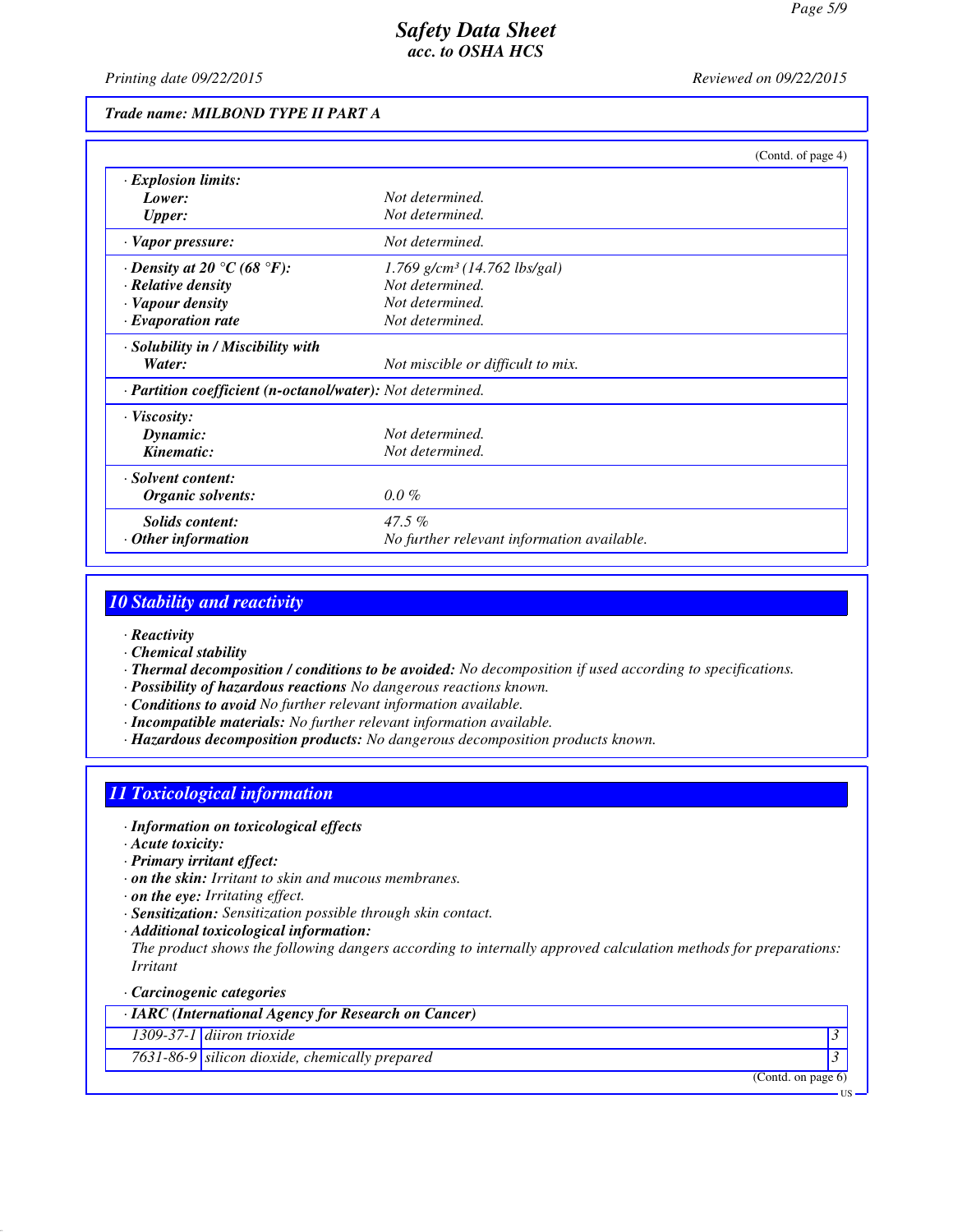*Printing date 09/22/2015 Reviewed on 09/22/2015*

*Trade name: MILBOND TYPE II PART A*

(Contd. of page 5)

- *· NTP (National Toxicology Program)*
- *None of the ingredients is listed.*
- *· OSHA-Ca (Occupational Safety Health Administration)*
- *None of the ingredients is listed.*

## *12 Ecological information*

#### *· Toxicity*

- *· Aquatic toxicity: No further relevant information available.*
- *· Persistence and degradability No further relevant information available.*
- *· Behavior in environmental systems:*
- *· Bioaccumulative potential No further relevant information available.*
- *· Mobility in soil No further relevant information available.*
- *· Additional ecological information:*
- *· General notes:*

*Water hazard class 2 (Self-assessment): hazardous for water Do not allow product to reach ground water, water course or sewage system. Danger to drinking water if even small quantities leak into the ground.*

- *· Results of PBT and vPvB assessment*
- *· PBT: Not applicable.*
- *· vPvB: Not applicable.*
- *· Other adverse effects No further relevant information available.*

## *13 Disposal considerations*

*· Waste treatment methods*

*· Recommendation:*

*Must not be disposed of together with household garbage. Do not allow product to reach sewage system.*

*· Uncleaned packagings:*

*· Recommendation: Disposal must be made according to official regulations.*

| · UN-Number                     |                                                                                                                                                                                       |
|---------------------------------|---------------------------------------------------------------------------------------------------------------------------------------------------------------------------------------|
| $\cdot$ <i>DOT</i>              | Void                                                                                                                                                                                  |
| $\cdot$ ADR, IMDG, IATA         | <i>UN3082</i>                                                                                                                                                                         |
| $\cdot$ UN proper shipping name |                                                                                                                                                                                       |
| $\cdot$ <i>DOT</i>              | Void                                                                                                                                                                                  |
| $\cdot$ ADR                     | 3082 Environmentally hazardous substances, liquid, n.o.s. (reaction<br>product: bisphenol-A-(epichlorhydrin) epoxy resin (number average<br>molecular weight $\leq$ 700))             |
| $\cdot$ IMDG                    | ENVIRONMENTALLY HAZARDOUS SUBSTANCE, LIQUID,<br>N.O.S. (reaction product: bisphenol-A-(epichlorhydrin) epoxy resin<br>(number average molecular weight $\leq$ 700)), MARINE POLLUTANT |
| $\cdot$ JATA                    | ENVIRONMENTALLY HAZARDOUS SUBSTANCE, LIQUID,<br>N.O.S. (reaction product: bisphenol-A-(epichlorhydrin) epoxy resin<br>(number average molecular weight $\leq$ 700))                   |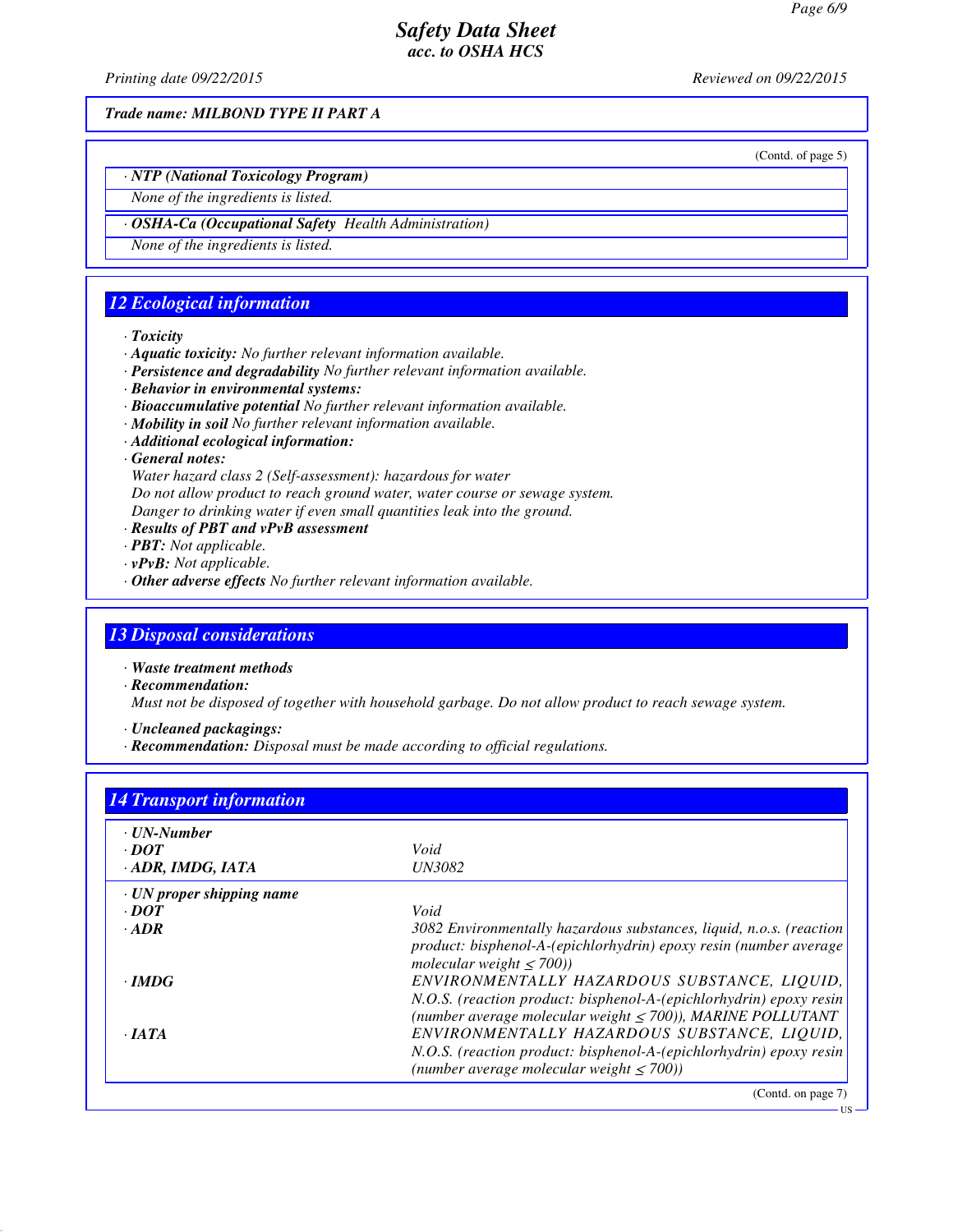*Printing date 09/22/2015 Reviewed on 09/22/2015*

(Contd. of page 6)

*Trade name: MILBOND TYPE II PART A*

| · Transport hazard class(es)                                                        |                                                                                                                                                                                      |
|-------------------------------------------------------------------------------------|--------------------------------------------------------------------------------------------------------------------------------------------------------------------------------------|
| $\cdot$ DOT                                                                         |                                                                                                                                                                                      |
| $\cdot$ Class                                                                       | Void                                                                                                                                                                                 |
| · ADR, IMDG, IATA                                                                   |                                                                                                                                                                                      |
|                                                                                     |                                                                                                                                                                                      |
| · Class<br>· Label                                                                  | 9 Miscellaneous dangerous substances and articles<br>Q                                                                                                                               |
|                                                                                     |                                                                                                                                                                                      |
| · Packing group<br>$\cdot$ DOT                                                      | Void                                                                                                                                                                                 |
| · ADR, IMDG, IATA                                                                   | III                                                                                                                                                                                  |
| · Environmental hazards:                                                            | Product contains environmentally hazardous substances: reaction<br>product: bisphenol-A-(epichlorhydrin) epoxy resin (number average<br>molecular weight $\leq 700$ )                |
| $\cdot$ Marine pollutant:                                                           | Yes<br>Symbol (fish and tree)                                                                                                                                                        |
| · Special marking (ADR):                                                            | Symbol (fish and tree)                                                                                                                                                               |
| · Special marking (IATA):                                                           | Symbol (fish and tree)                                                                                                                                                               |
| · Special precautions for user                                                      | Warning: Miscellaneous dangerous substances and articles                                                                                                                             |
| · Danger code (Kemler):<br>· EMS Number:                                            | 90<br>$F-A, S-F$                                                                                                                                                                     |
|                                                                                     |                                                                                                                                                                                      |
| · Transport in bulk according to Annex II of<br><b>MARPOL73/78 and the IBC Code</b> | Not applicable.                                                                                                                                                                      |
| · Transport/Additional information:                                                 |                                                                                                                                                                                      |
| $-ADR$<br>$\cdot$ Excepted quantities (EQ)                                          | Code: E1<br>Maximum net quantity per inner packaging: 30 ml<br>Maximum net quantity per outer packaging: 1000 ml                                                                     |
| $\cdot$ IMDG                                                                        |                                                                                                                                                                                      |
| $\cdot$ Limited quantities (LQ)                                                     | <i>5L</i>                                                                                                                                                                            |
| $\cdot$ Excepted quantities (EQ)                                                    | Code: E1<br>Maximum net quantity per inner packaging: 30 ml<br>Maximum net quantity per outer packaging: 1000 ml                                                                     |
| · UN "Model Regulation":                                                            | UN3082, Environmentally hazardous substances, liquid, n.o.s.<br>(reaction product: bisphenol-A-(epichlorhydrin) epoxy resin<br>(number average molecular weight $\leq$ 700)), 9, III |

# *15 Regulatory information*

*· Safety, health and environmental regulations/legislation specific for the substance or mixture*

*· Sara*

*· Section 355 (extremely hazardous substances):*

*None of the ingredients is listed.*

(Contd. on page 8)

US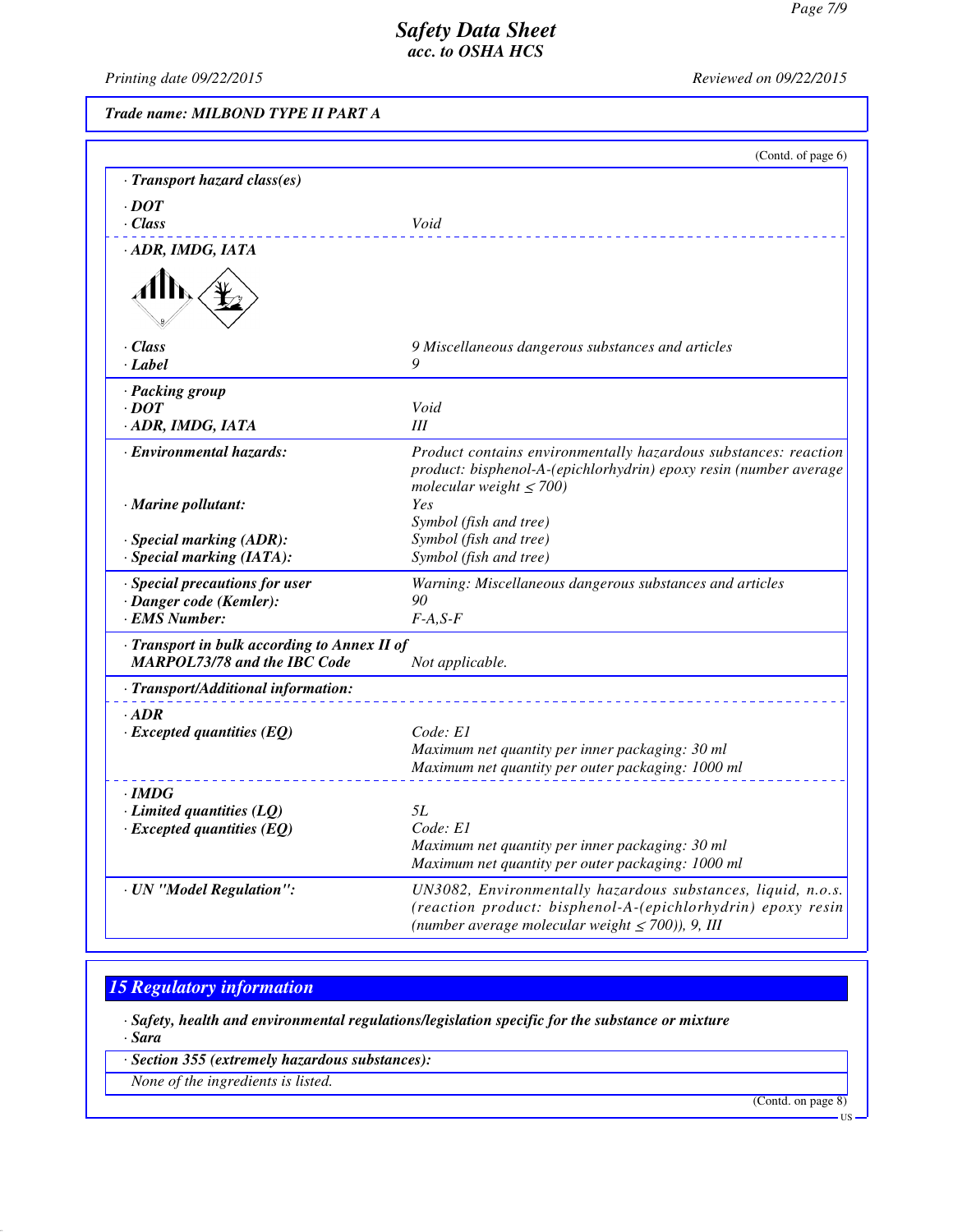*Printing date 09/22/2015 Reviewed on 09/22/2015*

*Trade name: MILBOND TYPE II PART A*

*· Section 313 (Specific toxic chemical listings):*

| (Contd. of page 7) |  |  |
|--------------------|--|--|

| None of the ingredients is listed.                            |
|---------------------------------------------------------------|
| · TSCA (Toxic Substances Control Act):                        |
| All ingredients are listed.                                   |
| $\cdot$ Proposition 65                                        |
| Chemicals known to cause cancer:                              |
| None of the ingredients is listed.                            |
| · Chemicals known to cause reproductive toxicity for females: |
| None of the ingredients is listed.                            |
| · Chemicals known to cause reproductive toxicity for males:   |
| None of the ingredients is listed.                            |
| $\cdot$ Chemicals known to cause developmental toxicity.      |

*· Chemicals known to cause developmental toxicity:*

*None of the ingredients is listed.*

*· Carcinogenic categories*

*· EPA (Environmental Protection Agency)*

*None of the ingredients is listed.*

*· TLV (Threshold Limit Value established by ACGIH)*

*1309-37-1 diiron trioxide A4*

*· NIOSH-Ca (National Institute for Occupational Safety and Health)*

*None of the ingredients is listed.*

*· GHS label elements The product is classified and labeled according to the Globally Harmonized System (GHS). · Hazard pictograms*



*· Signal word Warning*

*· Hazard-determining components of labeling: reaction product: bisphenol-A-(epichlorhydrin) epoxy resin (number average molecular weight ≤ 700) · Hazard statements Causes skin irritation. Causes serious eye irritation. May cause an allergic skin reaction. · Precautionary statements Avoid breathing dust/fume/gas/mist/vapors/spray Wear protective gloves. Wear eye protection / face protection. Wash thoroughly after handling. Contaminated work clothing must not be allowed out of the workplace. If in eyes: Rinse cautiously with water for several minutes. Remove contact lenses, if present and easy to do. Continue rinsing. Specific treatment (see on this label). Wash contaminated clothing before reuse. If skin irritation or rash occurs: Get medical advice/attention. If eye irritation persists: Get medical advice/attention. If on skin: Wash with plenty of water.*